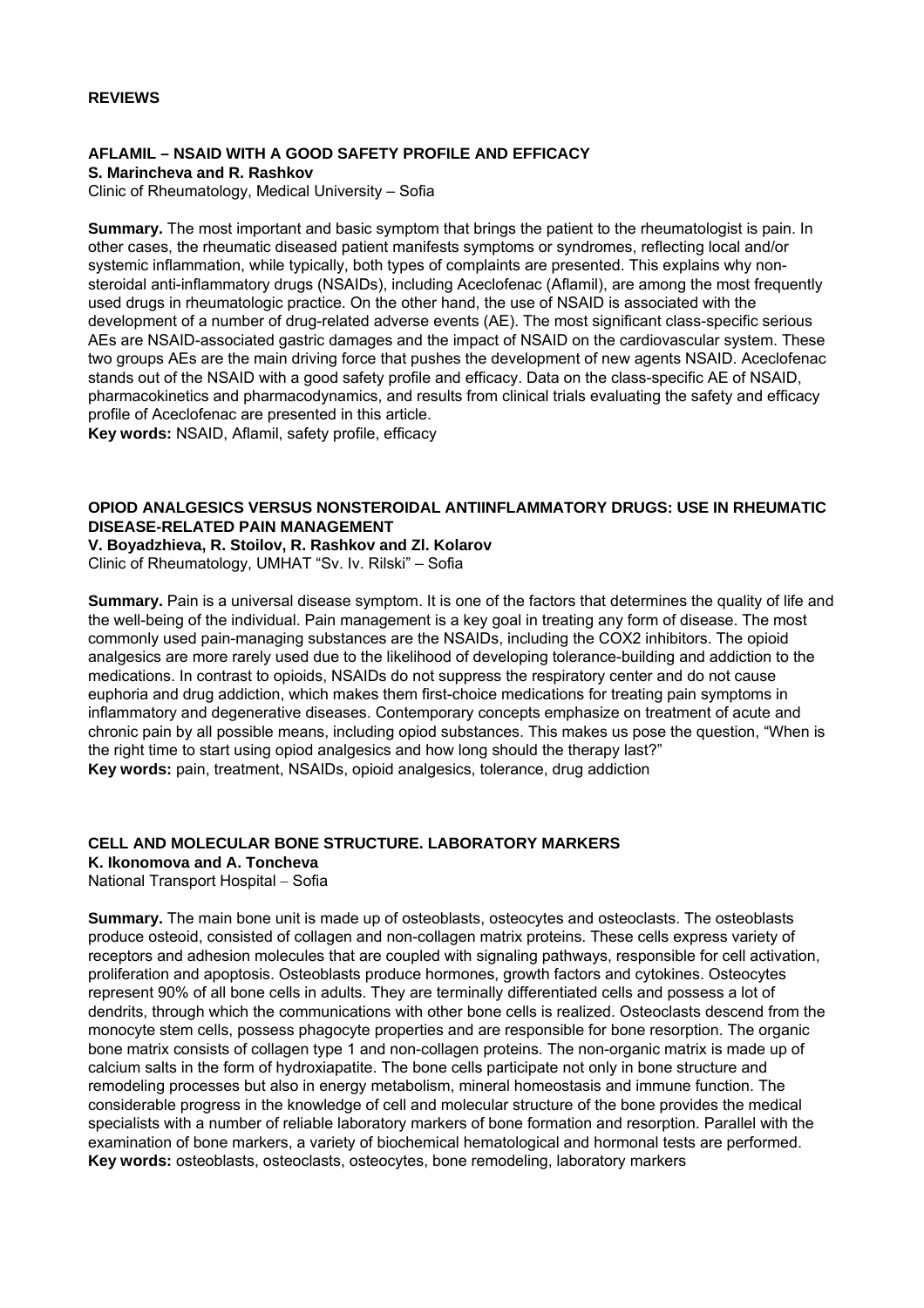#### **NEW TRENDS IN THE LABORATORY DIAGNOSIS OF OSTEOARTHRITIS K. Ikonomova**

National Multiprofile Transport Hospital – Sofia

**Summary.** Osteoarthrosis (OA) is the most common chronic joint disease which is the main reason for disability in the elderly. There are many unsolved problems concerning the diagnosis, progression of the disease and treatment. These attract the attention of the scientists and make OA one of the most investigated fields in rheumatology. Biomechanical factors and genetic predisposition participate in the development of OA, as well as the subhondral bone, cytokines and protein kinases. Searching for genetic markers that may predict the onset and development of OA is the main goal of laboratory investigations. The scientists study the role of biomechanical factors that change cartilage metabolism and expression of cytokines and chondrolytic factors. They look for reliable laboratory markers, which are positive before the radiological signs of OA. The introduction of new biomarkers will facilitate the diagnosis, as well as the evaluation of OA activity and progression. It will contribute to more effective therapy directed to the main causes for the onset of pathological processes.

**Key words:** osteoarthrosis, genetic and biochemical markers, laboratory programs

#### **PLATELET ACTIVITY AND RHEUMATIC DISEASES**

**V. Peycheva** 

Clinic of Rheumatology, UMHAT "Sv. Iv. Rilski" – Sofia

**Summary.** Platelet activity is an actual biomarker in the monitoring of cell stimulation in rheumatic diseases (SLE, RA, SS). Platelet mediators take part in the pathogenesis of systemic vacuitides. Through a number of factors (e.g., thrombin-factor IIa), platelet activation plays a key role in the pathophysiological mechanism of the inflammatory joint diseases.

**Key words:** platelet activation, SLE, RA, SS

#### **ORIGINAL ARTICLES**

#### **COMPARISON OF TWO ELISA METHODS (ANTI-CCP2 AND ANTI-MCV) FOR THE DETECTION OF ANTIBODIES AGAINST CITRULLINATED PEPTIDES**

 $\mathbf{F}$ . Ivanova-Todorova<sup>1</sup>, D. Kyurkchiev<sup>1</sup>, S. Marincheva<sup>2</sup>, R. Rashkov<sup>2</sup> and I. Altankova<sup>1</sup><br><sup>1</sup> eberatery of Clinipel Immunology, UMHAT "Sy, Iv. Rilaki", Sefie

 $1$ Laboratory of Clininal Immunology, UMHAT "Sv. Iv. Rilski" – Sofia

<sup>1</sup>Clinic of Rheumatology, UMHAT "Sv. Iv. Rilski" - Sofia

**Summary.** Antibodies directed against citrullinated peptides (ACPA) play an important role in the pathogenesis of rheumatoid arthritis (RA) and are a part of the criteria, recommended by the EULAR. The aim of this study was to compare the diagnostic values of two commercially available assays – second generation anti-cyclic citrullinated peptide (CCP2) antibodies ELISA (Axis Shield) and genetically modified citrullinated vimentin (anti-MCV) automated ELISA system, "Alegria" (Orgentec). Sixty five patients were distributed in 3 groups: the first group included patients with RA; the second group – these with RA and other overlap diseases; and the third group, patients with other arthropathies (ankylosing spondylitis, osteoarthritis and podagra); 20 healthy individuals (control group) were tested to determine the frequency, sensitivity, specificity, positive (PPV) and negative predictive values (NPV) of both tests. The highest frequencies of anti-MCV and anti-CCP2 antibodies were observed in the RA patients: 92.86% and 73.81% respectively. The frequency was lower in the patients with other arthropathies. In the control healthy group, the ACPA was not detected. The results showed higher diagnostic sensibility for anti-MCV in comparison with anti-CCP2 in all tested groups. Differences between the two methods were only found in the detection of low concentrations of antibodies, mainly in the group of non-RA patients. PPV in both tests was 100%. NPV was higher in anti-MCV than anti-CCP2. In conclusion, our results have showed that the measurement of serum anti-MCV level as a marker is useful and more sensitive for the diagnosis of RA than anti-CCP2, but the combined use of anti-MCV and anti-CCP2 may serve as a better prognostic factor than either method alone. **Key words:** rheumatoid arthritis, anti-CCP2, anti-MCV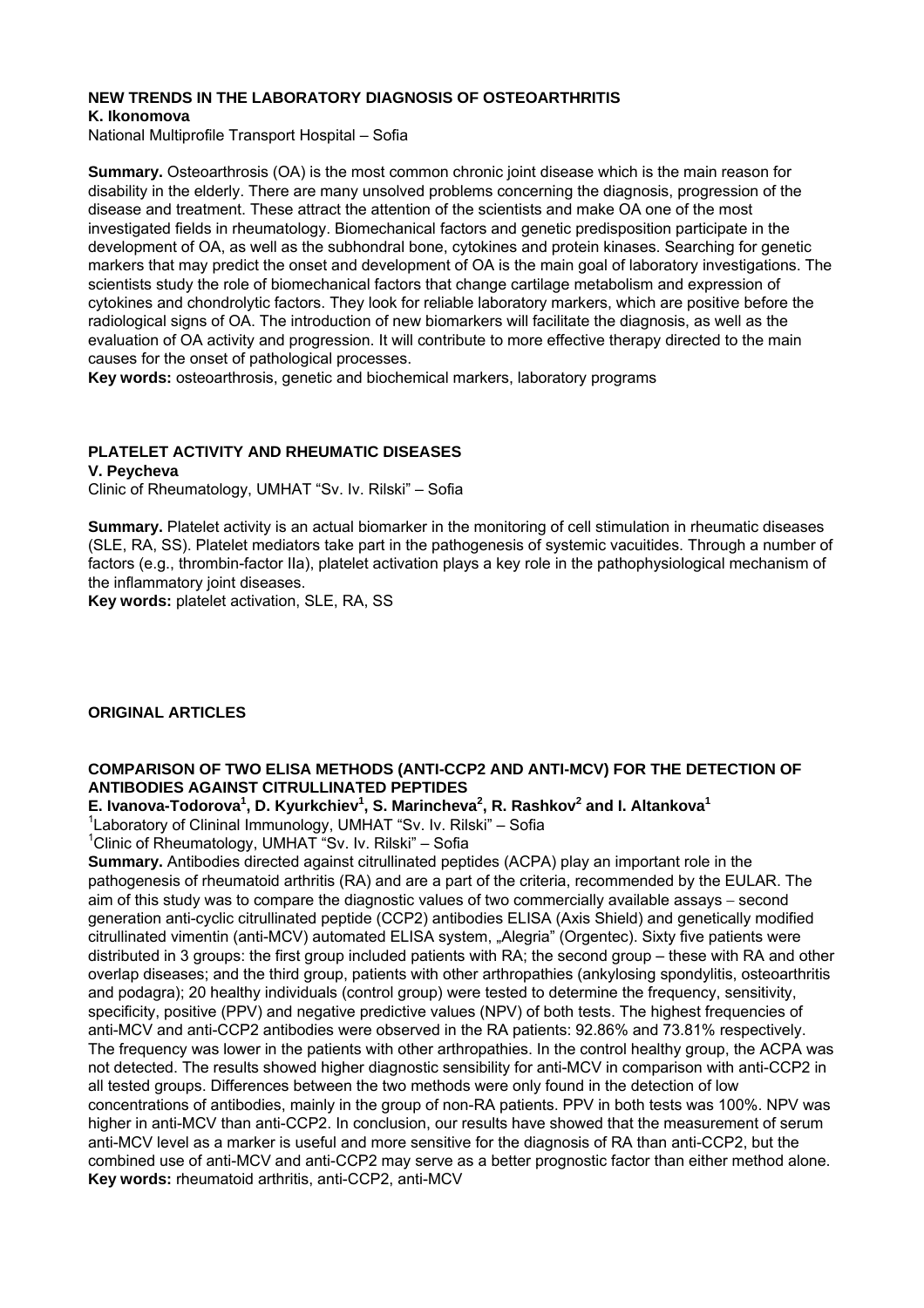# **EFFICACY AND SAFETY OF GUNA MD INJECTION COLLAGEN IN THE TREATMENT OF GONARTHROSIS**

# **V. Reshkova, R. Rashkov, R. Nestorova and D. Kalinova**

Сlinic of Rheumatology, UMHAT "Sv. Iv. Rilski" – Sofia

**Summary.** Collagen is the most abundant protein (structural protein-tissue; molecular weight 300 KDa) in the mammalian organism, accounting for about 5-6% of the human adult's body weight. A new substantial and refined approach to painful dysfunctional pathologies of the musculoskeletal system and related motor dysfunctions is proposed now by Guna Medical Devices for use in clinical practice and specialized facilities. Guna Medical Devices contain collagen and ancillary substances of natural origin. Thirty patients with gonarthrosis of II X-ray stage were monitored for a 3-month period and re-examined after 8-week administration of GUNA-MD KNEE + GUNA MD MUSCLE injections. The patients were evaluated by using a questionnaire of pain and functional index of Lequesne before and after the treatment. Intra-articular application of GUNA-MD in gonarthrosis has been shown to improve significantly pain at rest and while moving, as well as the functional activity of the patients.

**Key words:** collagen injection (GUNA-MD), gonarthrosis